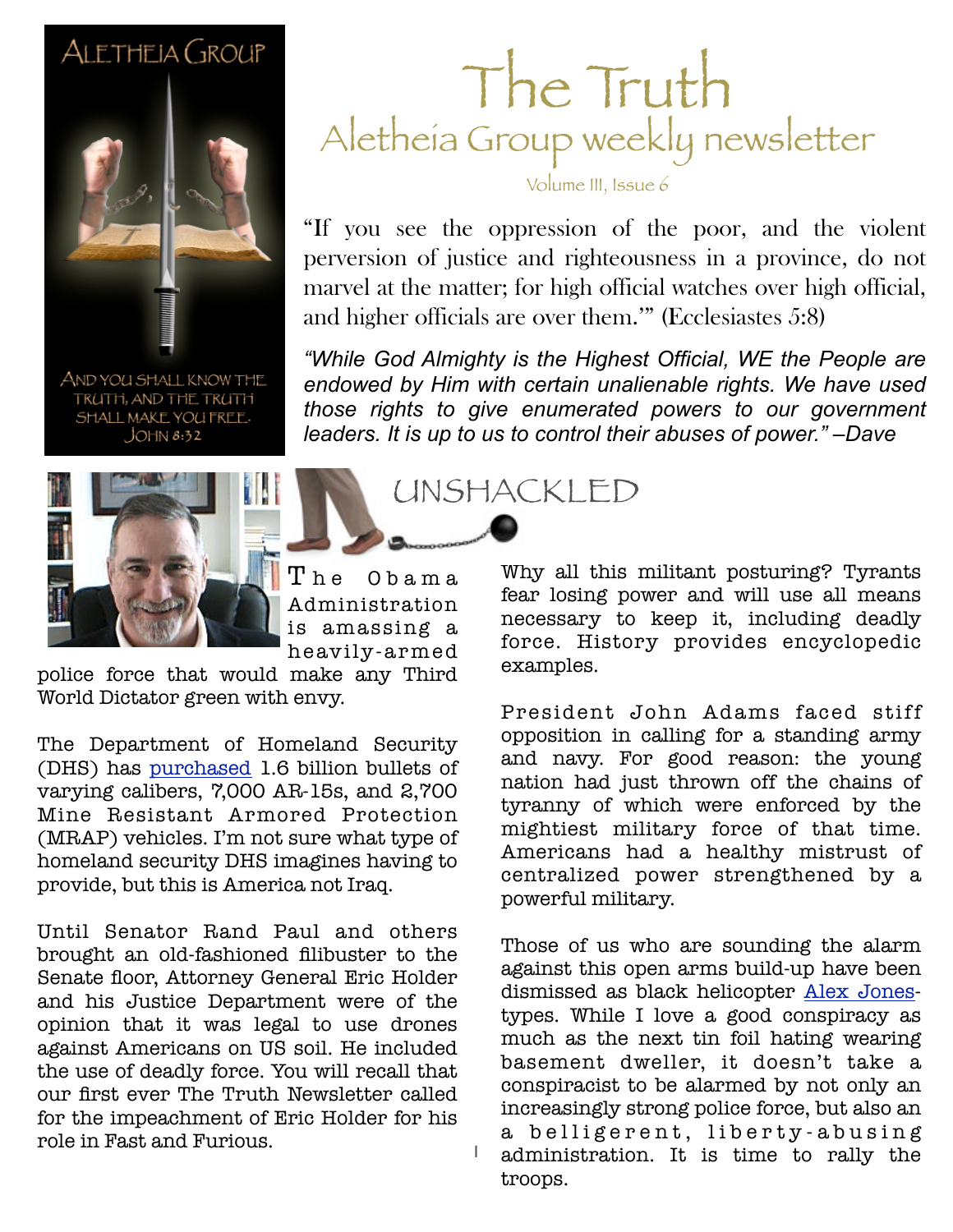# FROM THE FOUNDERS



**Our nation has evolved and grown and has great need for a standing army. However, a police force with military capabilities must always "be watched with a jealous Eye." Our Founders rightly feared a police/military force loyal to its leaders rather than the US Constitution.**

*"A standing Army, however necessary it may be at some times, is always dangerous to the Liberties of the People. Soldiers are apt to consider themselves as a Body distinct from the rest of the Citizens. They have their Arms always in their hands. Their Rules and their Discipline is severe. They soon become attached to their officers and disposed to yield implicit Obedience to their Commands. Such a Power should be watched with a jealous Eye."* Samuel Adams in a letter to James Warren, January 7, 1776

Much of the argument giving by many police forces is that criminals are armed with military assault type weapons so they too must be so armed. Protective headgear and body armor, along with AR-15s are not the concern here at The Truth Watch. Police must be able to protect themselves while enforcing the law.

The issue is the seemingly innumerable government agencies with their own police forces and the equipping of such forces to perform combat on our city streets. What type of opposition is the Social Security Administration expecting to face that it needs not only its own police force, but also hollow-point ammunition?

Samuel Adams was concerned that citizens would agree to give up their rights to such military powers. In his letter to James Warren he writes:

"And even Citizens, having been used to admire the Heroism which the Commanders of their own Army have displayed, and to look up to them as their Saviors may be prevailed upon to surrender to them those Rights for the protection of which against Invaders they had employed and paid them. We have seen too much of this Disposition among some of our Countrymen."

We may well be at this point in our nation.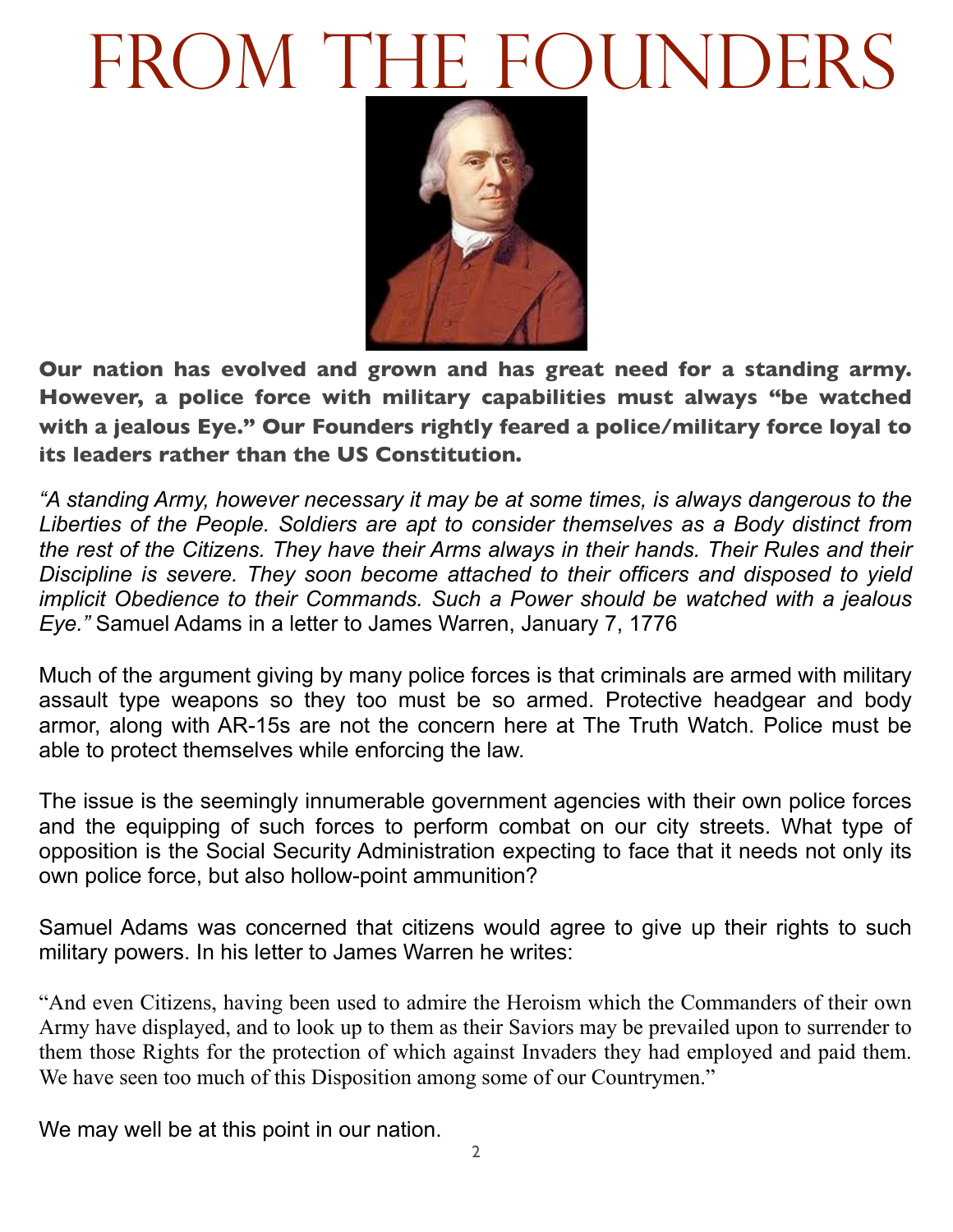### FROM THE PULPIT

"To say that subjects in general are not proper judges when their governors oppress them, and play the tyrant; and when they defend their rights, administer justice impartially, and promote the public welfare, is as great treason as ever man uttered;--'tis treason,--not against one single man, but the state--against the whole body politic;--'tis treason against mankind;--'tis treason against common sense;--'tis treason against God. And this impious principle lays the foundation for justifying all the tyranny and oppression that ever any prince was guilty of." Jonathan Mayhew, "A Discourse Concerning Unlimited Submission and Non-Resistance to the Higher Powers," Boston, 1750

Today the Obama Administration, Southern Poverty Law Center [\(SPLC\)](http://www.splcenter.org/get-informed/hate-map), the mainstream media, and almost all of academia will say that we patriots "are not proper judges when [our] governors oppress [us], and play the tyrant."

The SPLC is especially derisive of any patriotic movement to throw off the chains of tyranny by identifying such groups and their movements as hate groups. Here in Florida, my friend Pastor Bill Keller and his ministry is identified as a "general hate" group. Additionally in Florida identified as hate groups are the Catholic Action Research Center and Florida Family Association.

What do these three groups have in common? They dare stand on the truth of the Bible in opposing homosexual marriage and Islamofascism, just to name a couple.

Our unalienable right to life, liberty, and the pursuit of happiness is endowed to us by Almighty God. We indeed are to submit to government, but only such that is righteous in the eyes of God.

To see the Obama Administration, which is openly belligerent to liberty, especially religious liberty, amass the type of combat power in its various departments is cause for great concern.

No matter what the historical and theological revisionists teach, we are to be in submission only to those governmental leaders who respect the laws of nature and of nature's God. To do otherwise "tis treason against God."